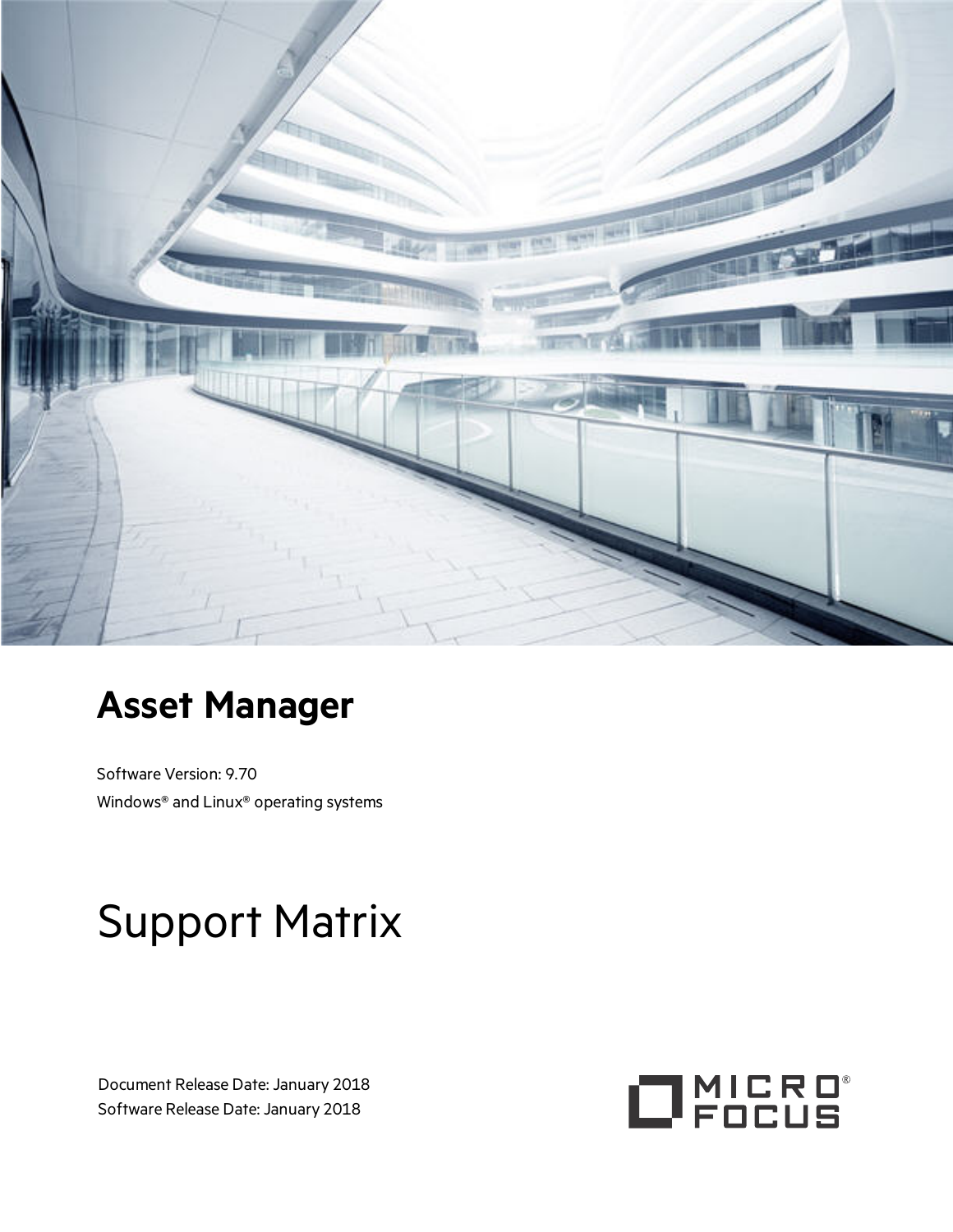### Legal Notices

#### **Warranty**

The only warranties for products and services of Micro Focus and its affiliates and licensors ("Micro Focus") are set forth in the express warranty statements accompanying such products and services. Nothing herein should be construed as constituting an additional warranty. Micro Focus shall not be liable for technical or editorial errors or omissions contained herein. The information contained herein is subject to change without notice.

#### Restricted Rights Legend

Confidential computer software. Except as specifically indicated otherwise, a valid license from Micro Focus is required for possession, use or copying. Consistent with FAR 12.211 and 12.212, Commercial Computer Software, Computer Software Documentation, and Technical Data for Commercial Items are licensed to the U.S. Government under vendor's standard commercial license.

#### Copyright Notice

© 1994 - 2018 Micro Focus or one of its affiliates.

#### Trademark Notices

Adobe™ is a trademark of Adobe Systems Incorporated.

Microsoft® and Windows® are U.S. registered trademarks of Microsoft Corporation.

UNIX® is a registered trademark of The Open Group.

This product includes an interface of the 'zlib' general purpose compression library, which is Copyright © 1995-2002 Jean-loup Gailly and Mark Adler.

#### Disclaimer

Certain versions of software and/or documents ("Material") accessible here may contain branding from Hewlett-Packard Company (now HP Inc.) and Hewlett Packard Enterprise Company. As of September 1, 2017, the Material is now offered by Micro Focus, a separately owned and operated company. Any reference to the HP and Hewlett Packard Enterprise/HPE marks is historical in nature, and the HP and Hewlett Packard Enterprise/HPE marks are the property of their respective owners.

### Documentation Updates

To check for recent updates or to verify that you are using the most recent edition of a document, go to: [https://softwaresupport.softwaregrp.com.](https://softwaresupport.softwaregrp.com/)

This site requires that you register for a Software Passport and to sign in. To register for a Software Passport ID, click **Register for Software Passport** on the Micro Focus Support website at [https://softwaresupport.softwaregrp.com.](https://softwaresupport.softwaregrp.com/)

You will also receive updated or new editions if you subscribe to the appropriate product support service. Contact your Micro Focus sales representative for details.

### **Support**

Visit the Micro Focus Support site at: [https://softwaresupport.softwaregrp.com](https://softwaresupport.softwaregrp.com/).

This website provides contact information and details about the products, services, and support that Micro Focus offers.

Micro Focus online support provides customer self-solve capabilities. It provides a fast and efficient way to access interactive technical support tools needed to manage your business. As a valued support customer, you can benefit by using the support website to:

- Search for knowledge documents of interest
- Submit and track support cases and enhancement requests
- Download software patches
- Manage support contracts - Look up support contacts
- <sup>l</sup> Review information about available services
- Enter into discussions with other software customers
- Research and register for software training

Most of the support areas require that you register as a Software Passport user and to sign in. Many also require a support contract. To register for a Software Passport ID, click **Register for Software Passport** on the Micro Focus Support website at [https://softwaresupport.softwaregrp.com](https://softwaresupport.softwaregrp.com/).

To find more information about access levels, go to: [https://softwaresupport.softwaregrp.com/web/softwaresupport/access-levels.](https://softwaresupport.softwaregrp.com/web/softwaresupport/access-levels)

**Integration Catalog** accesses the Micro Focus Integration Catalog website. This site enables you to explore Micro Focus Product Solutions to meet your business needs, includes a full list of Integrations between Micro Focus Products, as well as a listing of ITIL Processes. The URL for this website is [https://softwaresupport.softwaregrp.com/km/KM01702731.](https://softwaresupport.softwaregrp.com/km/KM01702731)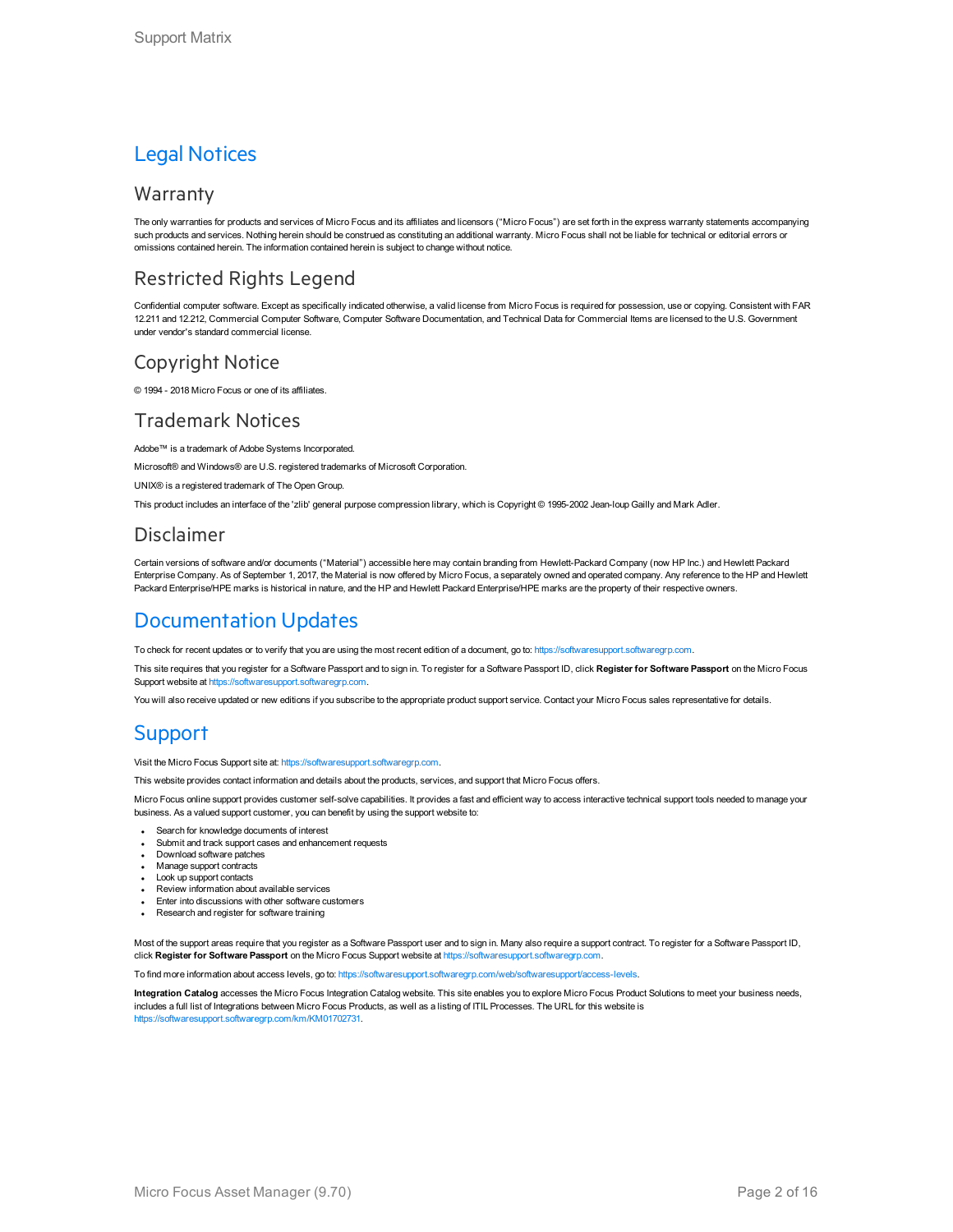# **Contents**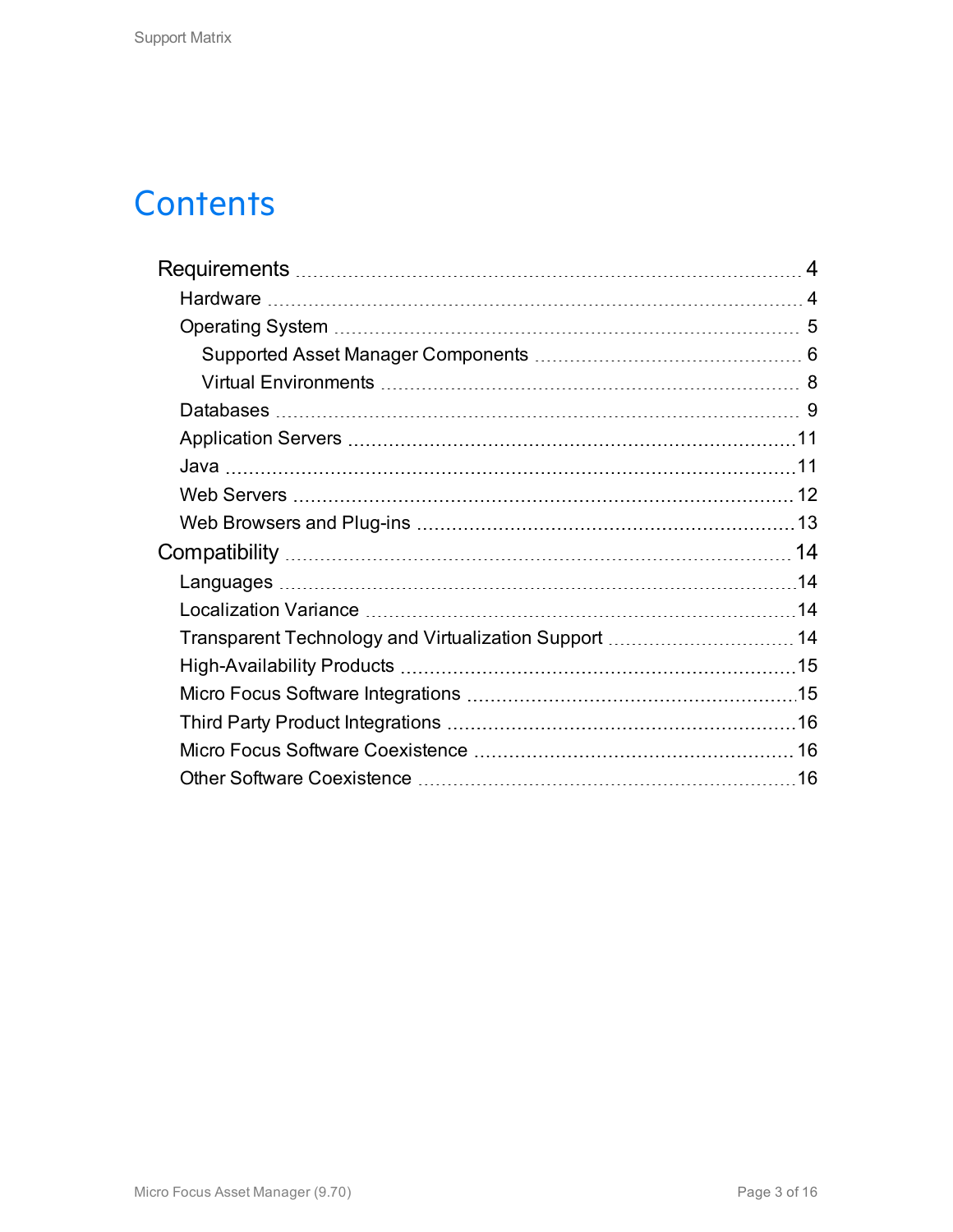# <span id="page-3-0"></span>**Requirements**

This section provides information about the supported hardware and software that you must have to successfully install and run Asset Manager 9.70.

# <span id="page-3-1"></span>Hardware

The Asset Manager 9.70 Web Client has the following minimum requirements:

- <sup>l</sup> **Screen resolution**: 1366\*768
- <sup>l</sup> **Network identification**: IPv4/IPv6

For other components:

- <sup>l</sup> **Screen resolution**: 800\*600
- <sup>l</sup> **Network identification**: IPv4/IPv6

For detailed hardware requirements, refer to the Asset Manager sizing guide.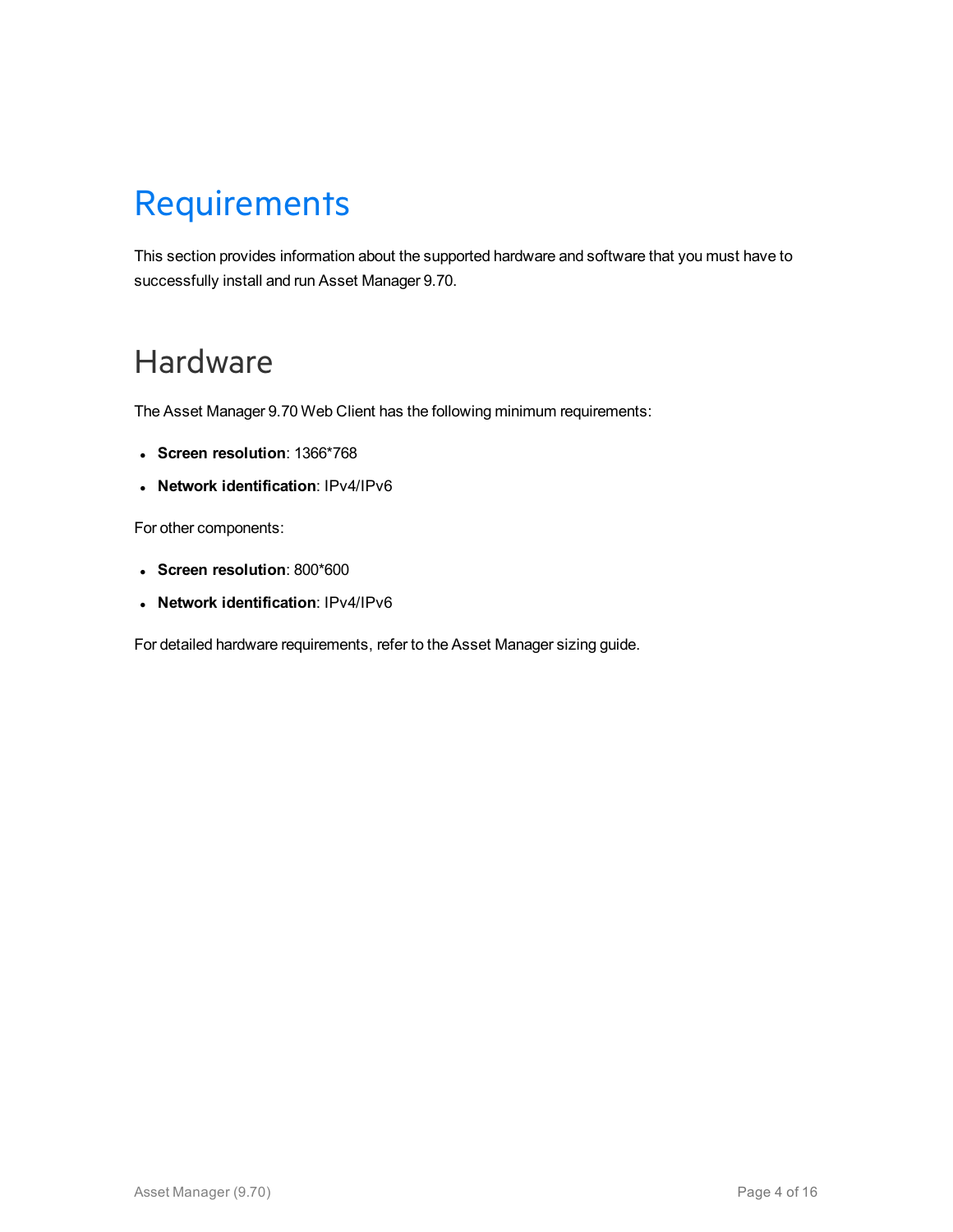# <span id="page-4-0"></span>Operating System

The Asset Manager 9.70 Server is supported on the following operating systems.

**Note:** Asset Manager Server is the computer where the web service and API modules are located.

| <b>Platform</b> | <b>Operating System</b>                                                                                              |
|-----------------|----------------------------------------------------------------------------------------------------------------------|
| x64 Microsoft   | Windows Server 2012<br>Windows Server 2012 R2<br>Windows Server 2016 (Server with Desktop Experience)                |
| x64 RedHat      | RedHat Enterprise Linux Server and Advanced Platform 6.x<br>RedHat Enterprise Linux Server and Advanced Platform 7.x |
| x64 Oracle      | Oracle Linux 6<br>Oracle Linux 7                                                                                     |
| CentOS          | CentOS 6.6<br>CentOS 7.1                                                                                             |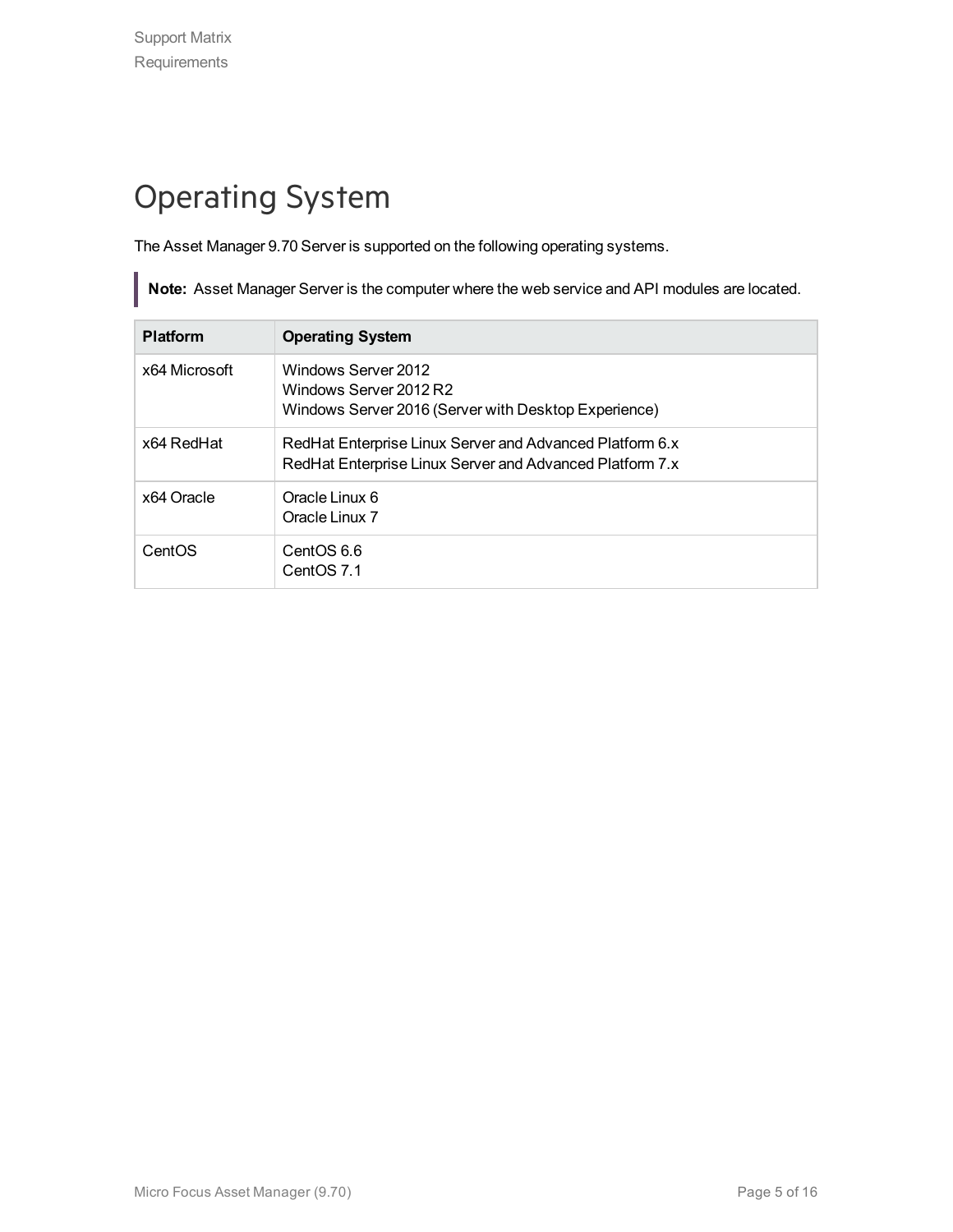### <span id="page-5-0"></span>Supported Asset Manager Components

### **HPE Asset Manager Architecture**



In the following table:

- $\bullet$  **C1** = Windows Client
- $\cdot$  **C2** = Web Tier
- $\cdot$   $C3$  = Web Services
- C4 = Automated Process Manager, Application Designer and Export Tool (Graphical)

**Note**: Asset Manager Automated Process Manager is installed as both a graphical program and a Windows service. Only server versions of Microsoft Windows are recommended for Asset Manager Automated Process Manager in a production environment.

- C5 = Import and Export (Command Line)
- **C6** = Automated Process Manager (Command Line)
- **C7** = Application Designer (Command Line)
- $\cdot$  **C8** = APIs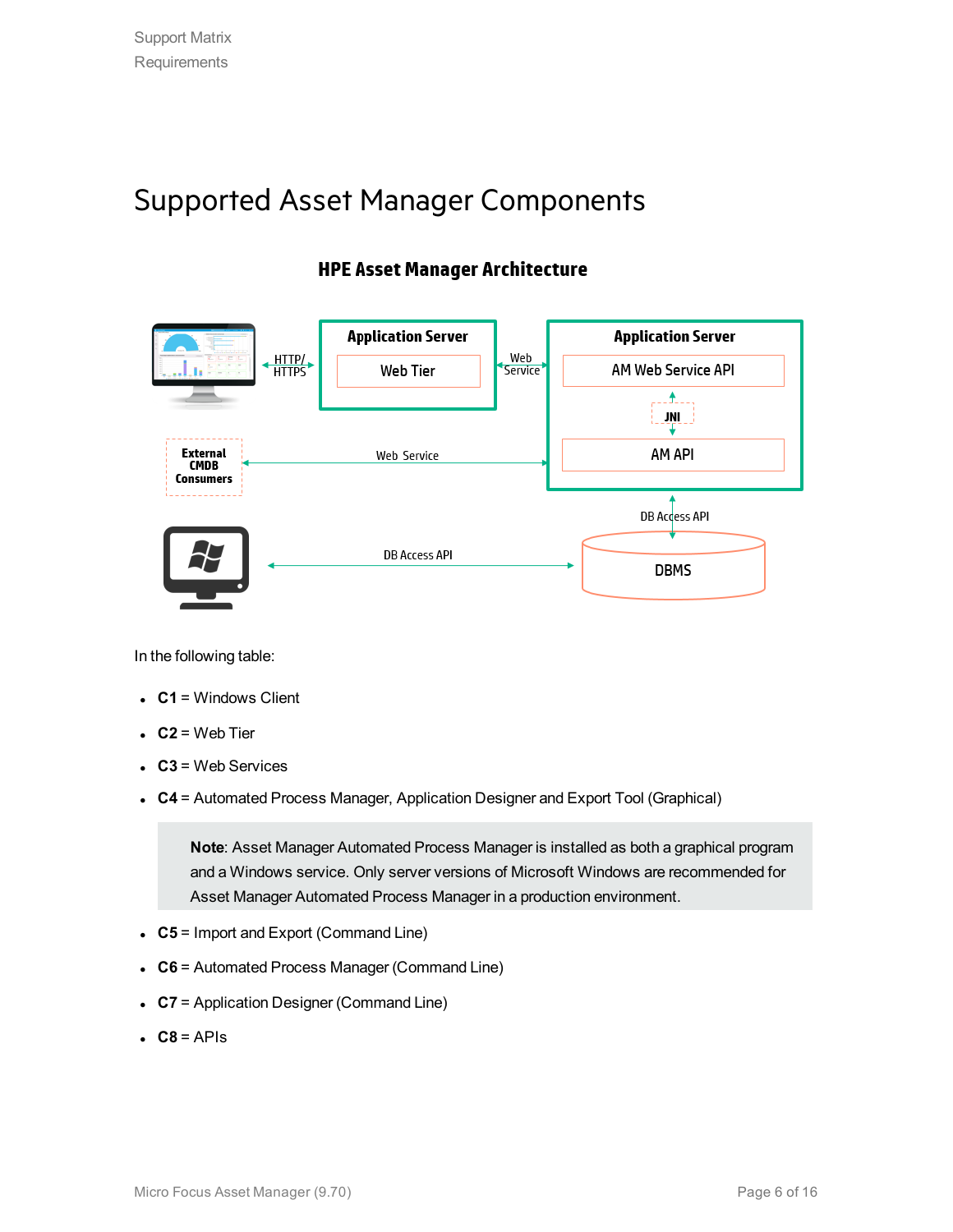| <b>Platform and Operating System</b>                                            | C <sub>1</sub> | C <sub>2</sub> | C <sub>3</sub> | C <sub>4</sub> | C <sub>5</sub> | C6         | C <sub>7</sub> | C8  |
|---------------------------------------------------------------------------------|----------------|----------------|----------------|----------------|----------------|------------|----------------|-----|
| Microsoft Windows desktop workstations                                          | Yes            | No             | <b>No</b>      | No             | Yes            | No.        | Yes            | Yes |
| Windows 8.1<br>$\bullet$                                                        |                |                |                |                |                |            |                |     |
| Windows 10 (64-bit only)<br>$\bullet$                                           |                |                |                |                |                |            |                |     |
| <b>Microsoft Windows servers</b>                                                | Yes            | Yes            | Yes            | Yes            | Yes            | <b>Yes</b> | Yes            | Yes |
| Windows Server 2012<br>$\bullet$                                                |                |                |                |                |                |            |                |     |
| Windows Server 2012 R2<br>$\bullet$                                             |                |                |                |                |                |            |                |     |
| Windows Server 2016 (Server with Desktop<br>$\bullet$<br>Experience)            |                |                |                |                |                |            |                |     |
| x64 (64-bit application mode) Linux                                             | No             | Yes            | Yes            | No             | Yes            | Yes        | Yes            | Yes |
| RedHat Enterprise Linux 6.x Server and<br>$\bullet$<br><b>Advanced Platform</b> |                |                |                |                |                |            |                |     |
| RedHat Enterprise Linux 7.x Server and<br>$\bullet$<br><b>Advanced Platform</b> |                |                |                |                |                |            |                |     |
| Oracle Linux 6<br>$\bullet$                                                     |                |                |                |                |                |            |                |     |
| Oracle Linux 7                                                                  |                |                |                |                |                |            |                |     |
| CentOS 6.6                                                                      |                |                |                |                |                |            |                |     |
| CentOS 7.1                                                                      |                |                |                |                |                |            |                |     |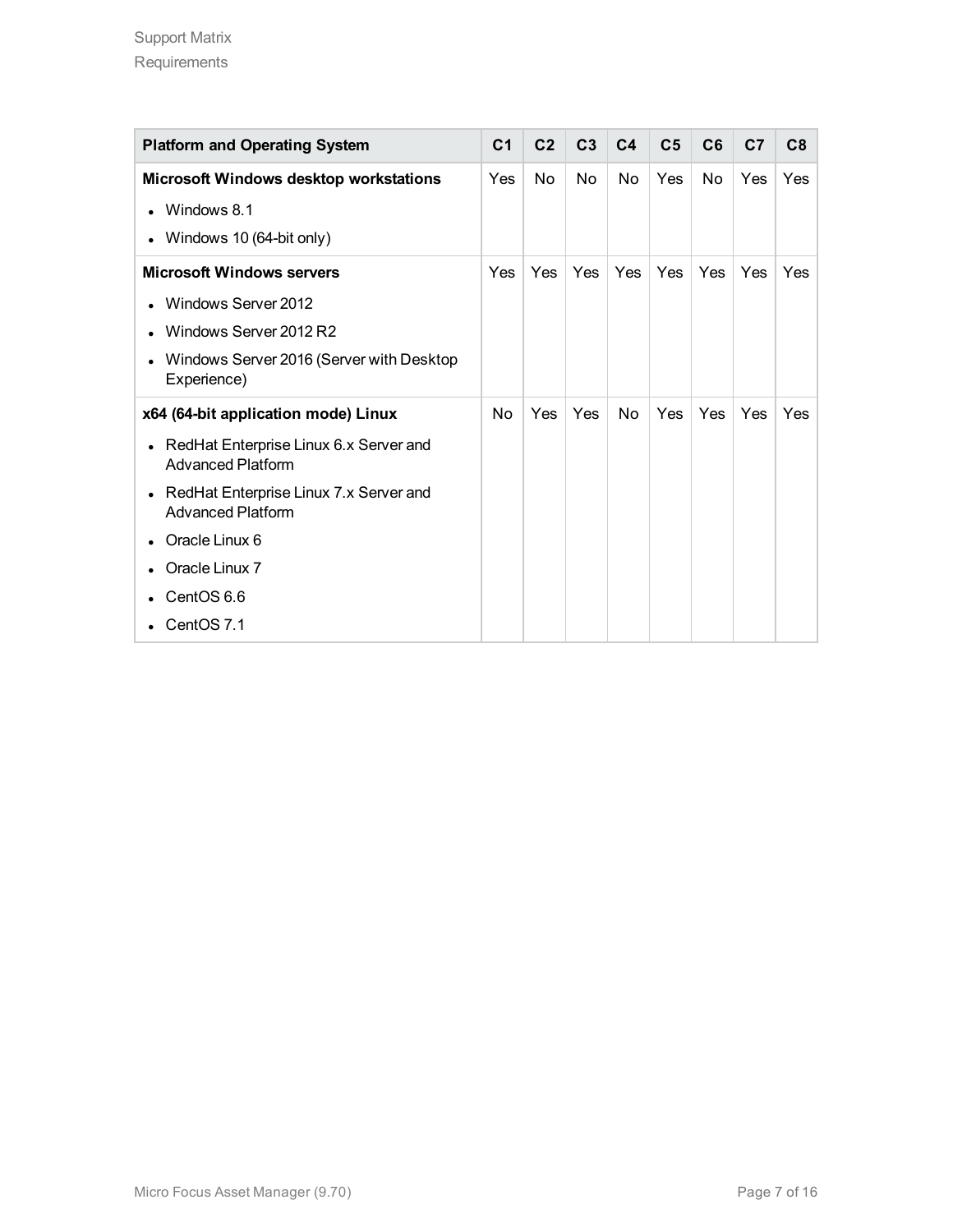### <span id="page-7-0"></span>Virtual Environments

Hardware virtualization solutions, such as VMware, reside in the hardware layer underneath the operating system and are used by customers to partition and virtualize their server hardware.

We will support customers who run software products on supported Operating Systems, irrespective of whether they are running VMware in their environment or not. We support operating systems, not specific hardware configurations. Accordingly, We does not support VMware since it operates at the hardware layer. VMware supports a set of certified operating systems and hardware, and the customer and VMware will be responsible for any interactions or issues that arise at the hardware or operating system layer as a result of their use of VMware.

We will not require customers to recreate and troubleshoot every issue in a non-VMware environment; however, We do reserve the right to request our customers to diagnose certain issues in a native certified operating system environment without the virtual image. We will only make this request when there is reason to believe that the virtual environment is a contributing factor to the issue.

While our software products are expected to function properly in virtual environments, there may be performance implications, which can invalidate HPs typical sizing and recommendations. Analysis must be performed within the context of the specific application to be hosted in a virtual environment to minimize potential resource contention, which can have significant impact on performance and scalability, particularly under peak load.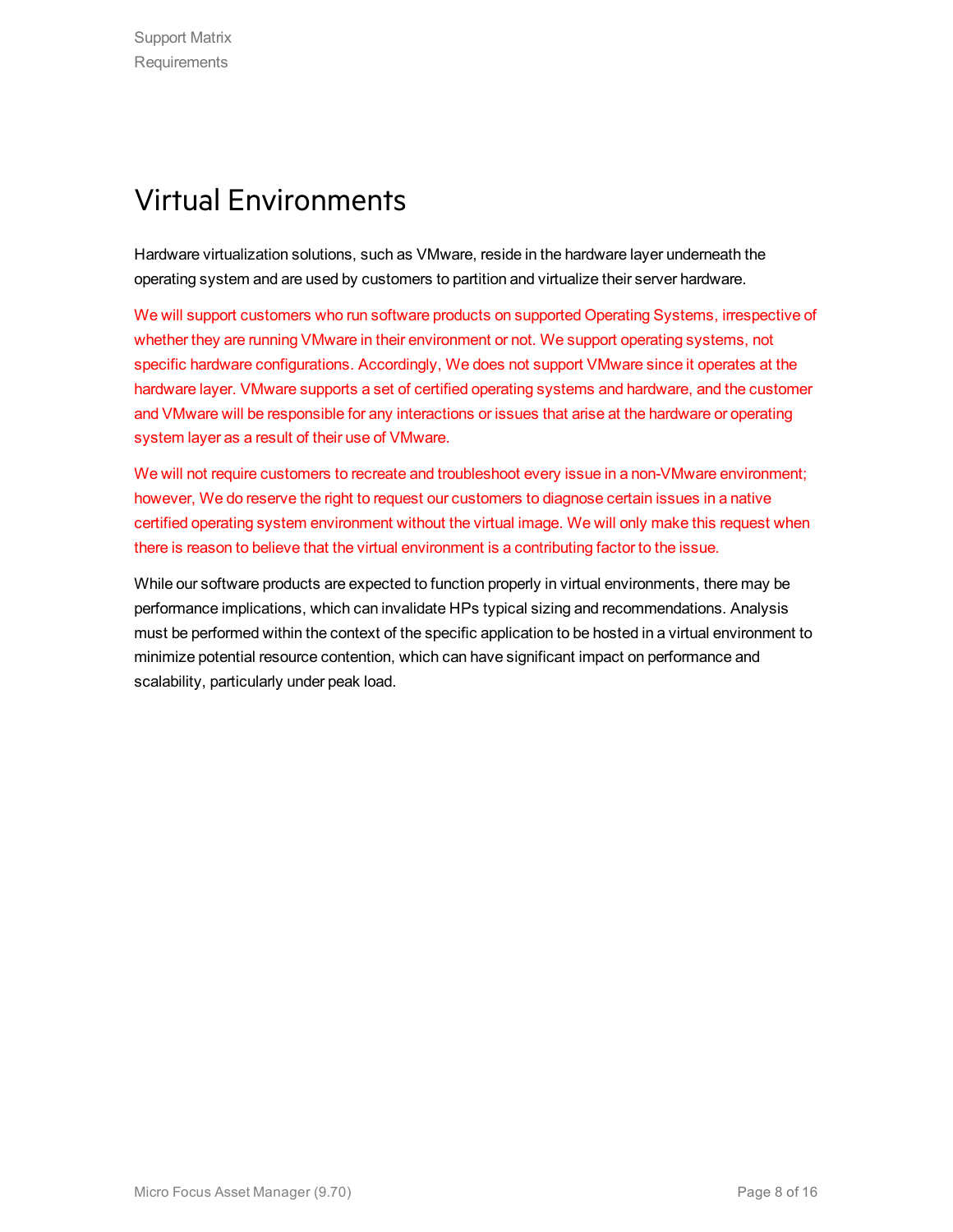## <span id="page-8-0"></span>Databases

| <b>Database Engine</b> | <b>Versions</b>               |
|------------------------|-------------------------------|
| Oracle Database        | 11.2 (including Oracle RAC)   |
| Oracle Database        | 12c (including Oracle RAC)    |
| Oracle Database        | 12c R2 (including Oracle RAC) |
| Microsoft SQL Server   | 2014 SP2                      |
| Microsoft SQL Server   | 2016                          |
| PostgreSQL             | 9.41                          |
| PostgreSQL             | 9.5                           |

- In the current version of Asset Manager, the support for PostgreSQL has the following limitations:
	- <sup>o</sup> Only Unicode code page is supported
	- <sup>o</sup> Binding variable is not supported
	- <sup>o</sup> Case-insensitivity is not supported for text fields
	- <sup>o</sup> Connect-It does not support Asset Manager on PostgreSQL database
	- <sup>o</sup> AM Generic Adapter does not support Asset Manager on PostgreSQL database

Asset Manager 9.70 introduces an early support for PostgreSQL databases. It intends to provide the possibility to set up a demo database using PostgreSQL and covers most features you can find in traditionally supported RDBMS. Currently, Asset Manager with PostgreSQL database is not supported in production environments. Provided you read and understand the limitation of this release, you are welcome to send us your expectations, feedbacks, and undocumented issues you may find during your early testing of this feature.

- SQL Server Express is not supported for production environments. SQL Server Express is for demonstration purposes only.
- For Oracle Database version 11.2, we strongly recommend that you use 11.2.0.4 or higher patch level for optimal application performance.
- Microsoft SQL Server and Oracle Database are the recommended database engines for Asset Manager. DB2 is no longer supported, you can migrate your DB2 database by following the instructions in Asset [Manager](https://docs.microfocus.com/?query=asset%20manager) Help Center > *Upgrade* > *Migrating from DB2 to MS SQL Server*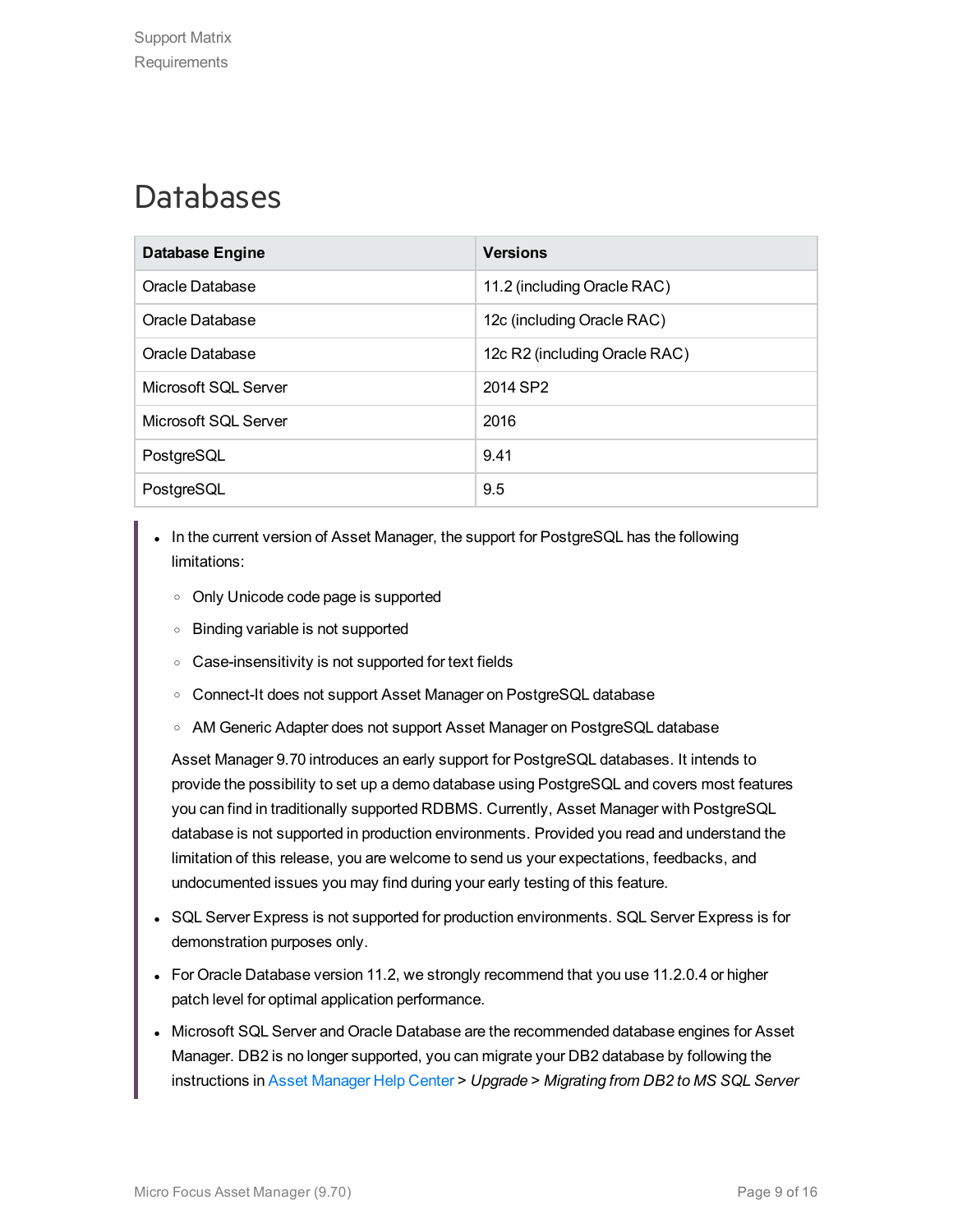Support Matrix Requirements

*and Oracle* .

• For Microsoft SQL Server, it is only supported by the Asset Manager on the Windows platforms.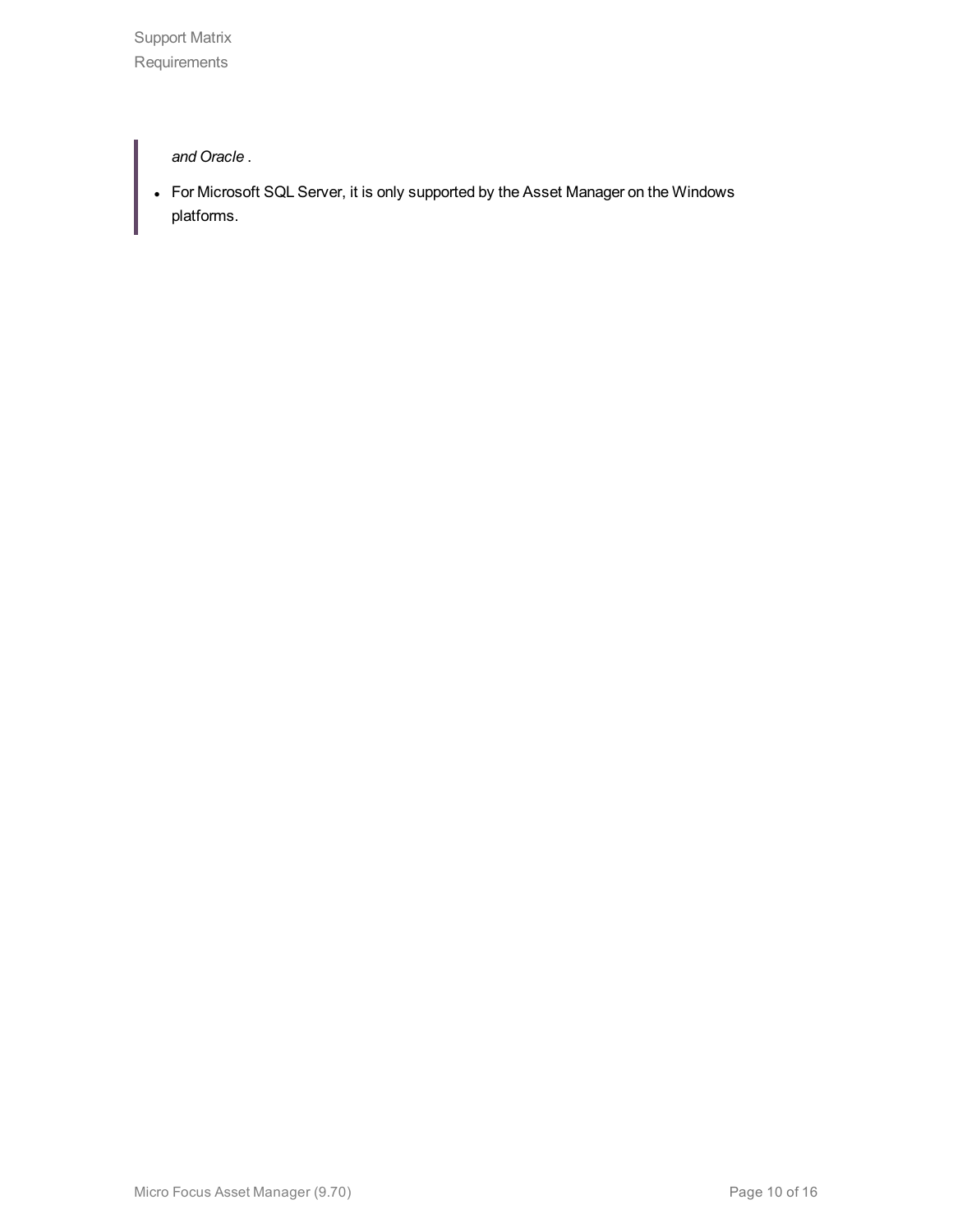# <span id="page-10-0"></span>Application Servers

Asset Manager 9.70 supports the application servers detailed in the following table:

**Note:** We recommend that you use Tomcat as your application server.

| <b>Application Server</b>                                       | Supported (64-bit)                                                                                                                      |
|-----------------------------------------------------------------|-----------------------------------------------------------------------------------------------------------------------------------------|
| Tomcat 8.0 and 8.5                                              | Oracle J2SDK 7.0, Update 75                                                                                                             |
|                                                                 | Oracle J2SDK 8.0, Update 40                                                                                                             |
|                                                                 | OpenJDK 8.0                                                                                                                             |
|                                                                 | Zulu 8.15.0.1-win64 (OpenJDK build 1.8.0 92-b15) for Windows                                                                            |
|                                                                 | Note: OpenJDK does not support FIPS mode. If you need to<br>enable FIPS mode for Asset Manager, use Oracle JDK or IBM JRE<br>as needed. |
| Latest version of<br><b>WebSphere Application</b><br>Server 8.5 | IBM Runtime Environment Java Technology Edition 7.0                                                                                     |

### <span id="page-10-1"></span>Java

Asset Manager 9.70 supports Java 7 and Java 8.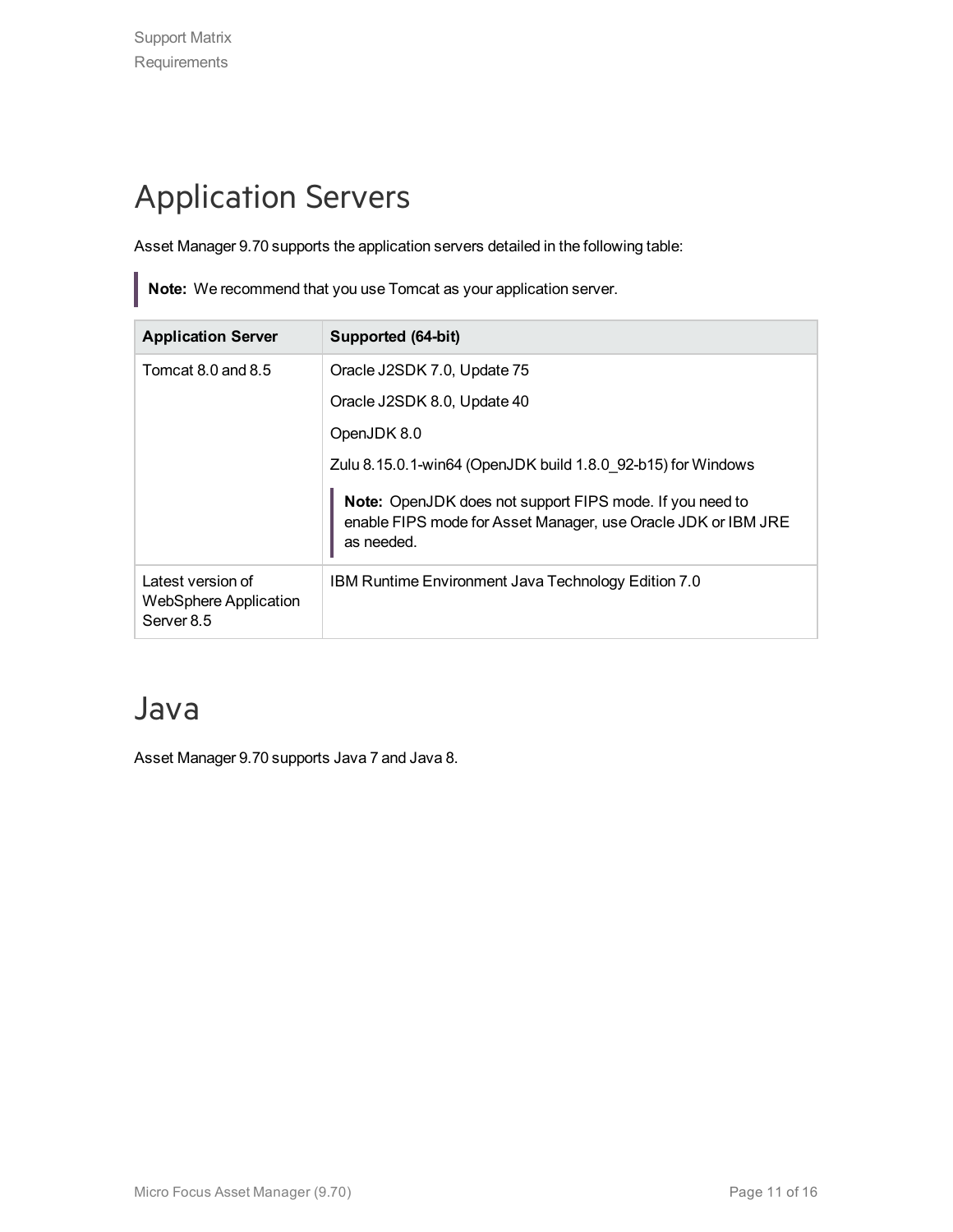## <span id="page-11-0"></span>Web Servers

#### **Server**

IIS 8.0 for Windows Server 2012

IIS 8.5 for Windows Server 2012 R2

Apache 2.2.x

**Note:** Only mod\_jk is certified.

Apache 2.4.x

**Note:** Only mod\_jk is certified.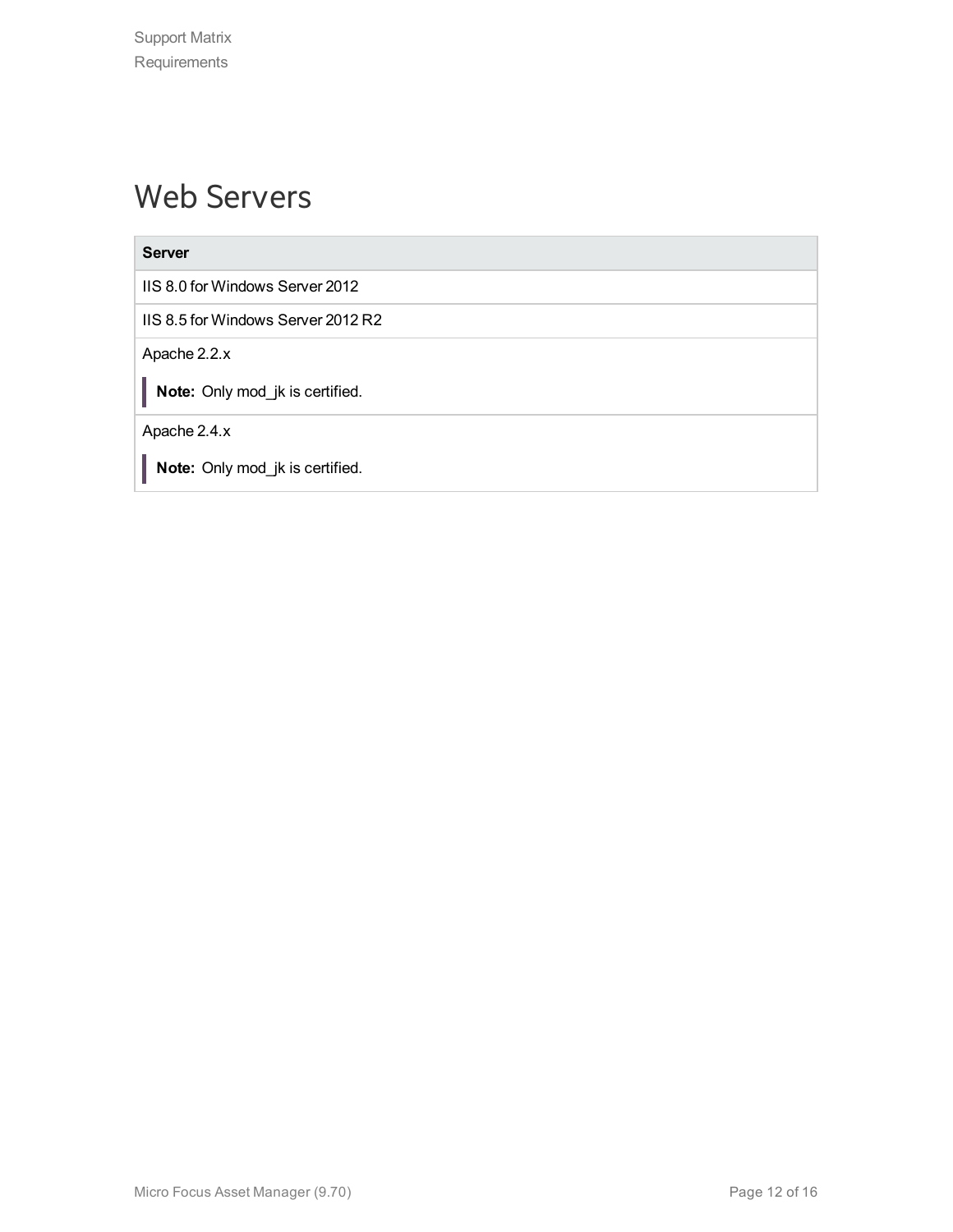# <span id="page-12-0"></span>Web Browsers and Plug-ins

| <b>Browser</b>            | <b>Version</b>              |
|---------------------------|-----------------------------|
| Internet Explorer<br>(IE) | Internet Explorer 11        |
| Firefox                   | ESR 52.0 and later versions |
| Chrome                    | 63.0 and later versions     |

**Note:** For Firefox, Asset Manager certifies ESR versions only. See [https://www.mozilla.org/en-](https://www.mozilla.org/en-US/firefox/organizations/faq/)[US/firefox/organizations/faq/](https://www.mozilla.org/en-US/firefox/organizations/faq/) for Firefox ESR overview. For Google Chrome, Asset Manager so far certifies version 63.0 and later versions only. However, Asset Manager is committed to investigating the reported issues on non-certified Chrome versions.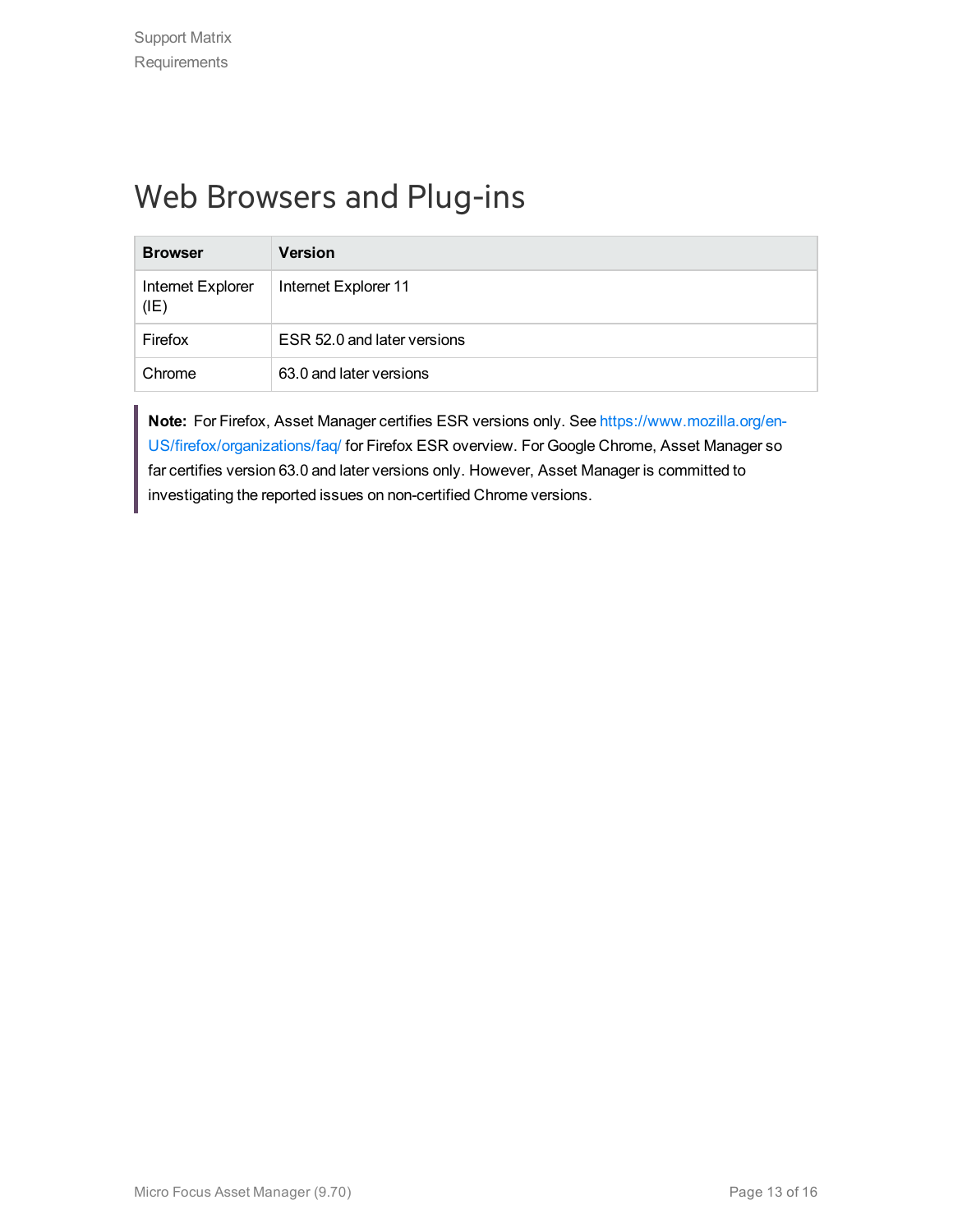# <span id="page-13-0"></span>**Compatibility**

This section provides information about software and configurations that are not required, but which are compatible with Asset Manager 9.70.

### <span id="page-13-1"></span>Languages

In addition to English, Asset Manager is localized into the following languages:

French, German, Italian, Spanish, Japanese, Korean, and Russian.

**Note:** There is no localized documentation for Dutch and Portuguese.

Asset Manager can support the following languages in the Standard English version using that Latin charset DB without any user interface or documentation localization:

Basque, Catalan, Danish, Finnish, Icelandic, Norwegian, Swedish

For other languages, Asset Manager supports standard English version with DB Unicode text fields enabled. There is no user interface or documentation localization available.

### <span id="page-13-2"></span>Localization Variance

Asset Manager 9.70 runs identically on all locales described in this document. There is no known variance.

# <span id="page-13-3"></span>Transparent Technology and Virtualization Support

In recent years, a number of "transparent" hardware and software technologies and virtualization solutions (such as Citrix, Microsoft Cluster Software, and VMware) have become increasingly prevalent. These solutions operate in the technology layers adjacent to the operating systems or, in some cases, as extensions of the operating systems. Similarly, database solutions offer transparent components as supported elements.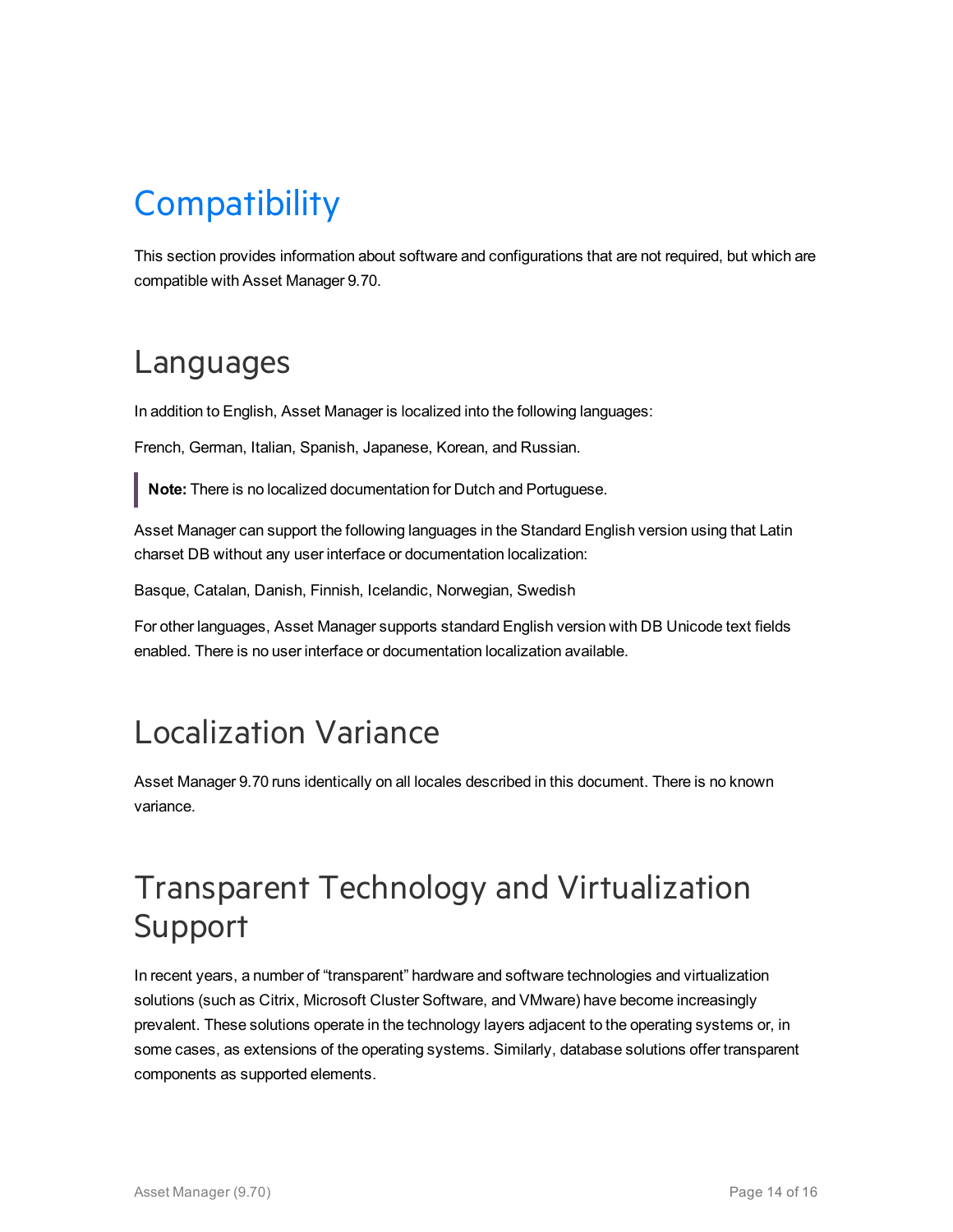We support Asset Manager running on operating systems and databases on particular platforms as described in the matrix above, not specific hardware and software configurations. We will support Asset Manager customers who run our software products on supported operating systems and databases, irrespective of whether they are running transparent or virtualization solutions in their environment. We do not support these transparent or virtualization technologies directly. Since the providers of these technologies support a set of certified operating systems and hardware, the customer and the providers of these technologies will be responsible for any interactions or issues that arise at the hardware or operating system layer as a result of their use. We will not require customers to re-create and troubleshoot every issue in a non-transparent environment; however, We do reserve the right to request that its customers diagnose certain issues in a native certified operating system environment without the transparent technology. We will only make this request when there is reason to believe that the environment is a contributing factor to the reported issue.

While Asset Manager is expected to function properly with these transparent technologies in place, there may be performance implications, which can invalidate our typical sizing and recommendations. Analysis must be performed within the context of the specific application to be hosted in a virtual environment to minimize potential resource overload, which can have significant impact on performance and scalability, particularly under peak load.

# <span id="page-14-0"></span>High-Availability Products

Asset Manager 9.70 supports high-availability implementations as described in the *AM High Availability Guidelines* document.

# <span id="page-14-1"></span>Micro Focus Software Integrations

Information about Micro Focus software that integrates with Asset Manager 9.70 can be found at our support web site.

#### See [https://softwaresupport.softwaregrp.com](https://softwaresupport.softwaregrp.com/)

**Note:** The Connect-It scenario files for AM-SM integration can be downloaded from Micro Focus Marketplace [\(https://marketplace.microfocus.com/\)](https://marketplace.microfocus.com/).

You can download the Connect-It Scenario files in the "AM-SM Integration" folder for the following two integrations:

• Employee Self-Service Catalog for Asset Manager (ID: 351 [https://softwaresupport.softwaregrp.com](https://softwaresupport.softwaregrp.com/))